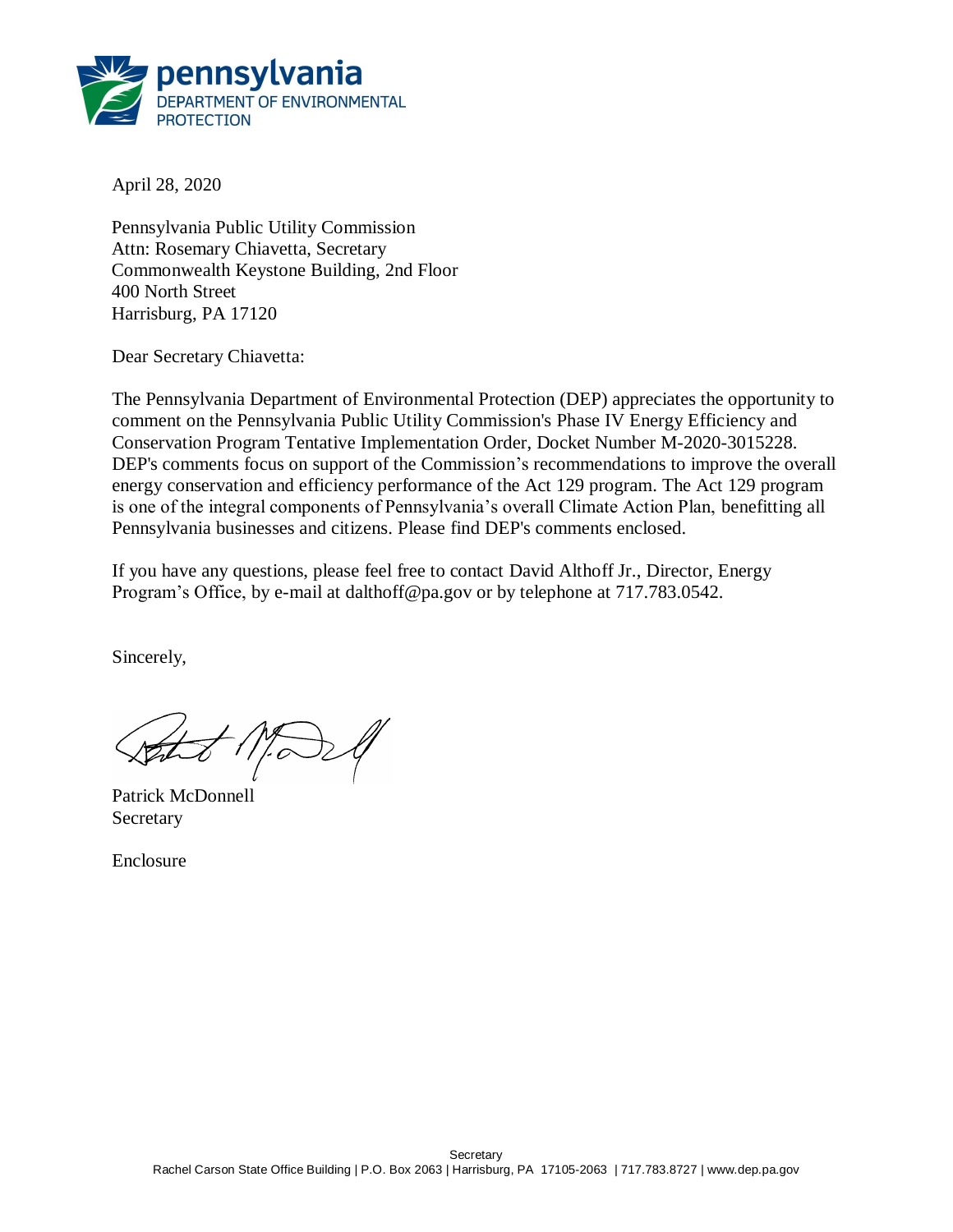### **BEFORE THE PENNSYLVANIA PUBLIC UTILITY COMMISSION**

Implementation of the Alternative Energy Portfolio Standards Act of 2004: Phase IV Energy Efficiency and Conservation (EE&C) Program Tentative Implementation Order Docket No. M-2020-3015228

### **COMMENTS OF THE PENNSYLVANIA DEPARTMENT OF ENVIRONMENTAL PROTECTION**

The Pennsylvania Department of Environmental Protection (DEP) appreciates the opportunity to comment on the Pennsylvania Public Utility Commission's (PUC) Phase IV Energy Efficiency and Conservation (EE&C) Program Tentative Implementation Order. DEP's comments focus on support of the Commission's recommendations to improve upon the overall energy conservation and efficiency performance of the Act 129 program.

### **Proposed Reductions in Electric Consumption**

PA DEP supports the PUC's evaluation of the cost-effectiveness of the EE&C Program and the proposal to add additional required incremental reductions in consumption and peak demand. The PUC's use of "Act 129 Achievable Potential" described in the February 28, 2020 *Pennsylvania Act 129 - Phase IV Energy Efficiency and Peak Demand Reduction (EEPDR) Market Potential Study Report* outlined in the Tentative Implementation order is appropriate.

The "Act 129 Potential" reflects estimated savings when limiting Electric Distribution Companies' (EDCs) budgets to the Act 129 spending limits, including energy efficiency and associated peak demand reductions for each EDC. Table 3 of the *EEPDR Market Potential Study Report* shows the estimated Act 129 Potential in Pennsylvania consistent with Act 129 spending caps with an estimated overall utility program acquisition cost of \$271/MWh. The "Act 129 Potential" would result in the sum of incremental annual savings of 4,513 GWh and 878 MW of peak demand savings with a benefit-cost ratio of 1.62 statewide. The report indicates that the EDCs can achieve a combined annual electric savings equal to 0.62 percent per year of the baseline 2009 – 2010 load. This outcome supports the PUC's conclusion that the benefits of a Phase IV EE&C program will exceed the costs and therefore additional required incremental reductions in energy consumption for another five years is prudent. Additionally, DEP agrees with the Commission's recommendation that the EDCs design their EE&C Plans to achieve at least 15 percent of their consumption reduction target in each program year.

### **Comprehensive Programs**

The Commission proposes that each EDC's EE&C Plan include at least one comprehensive program for residential and at least one comprehensive program for non-residential customer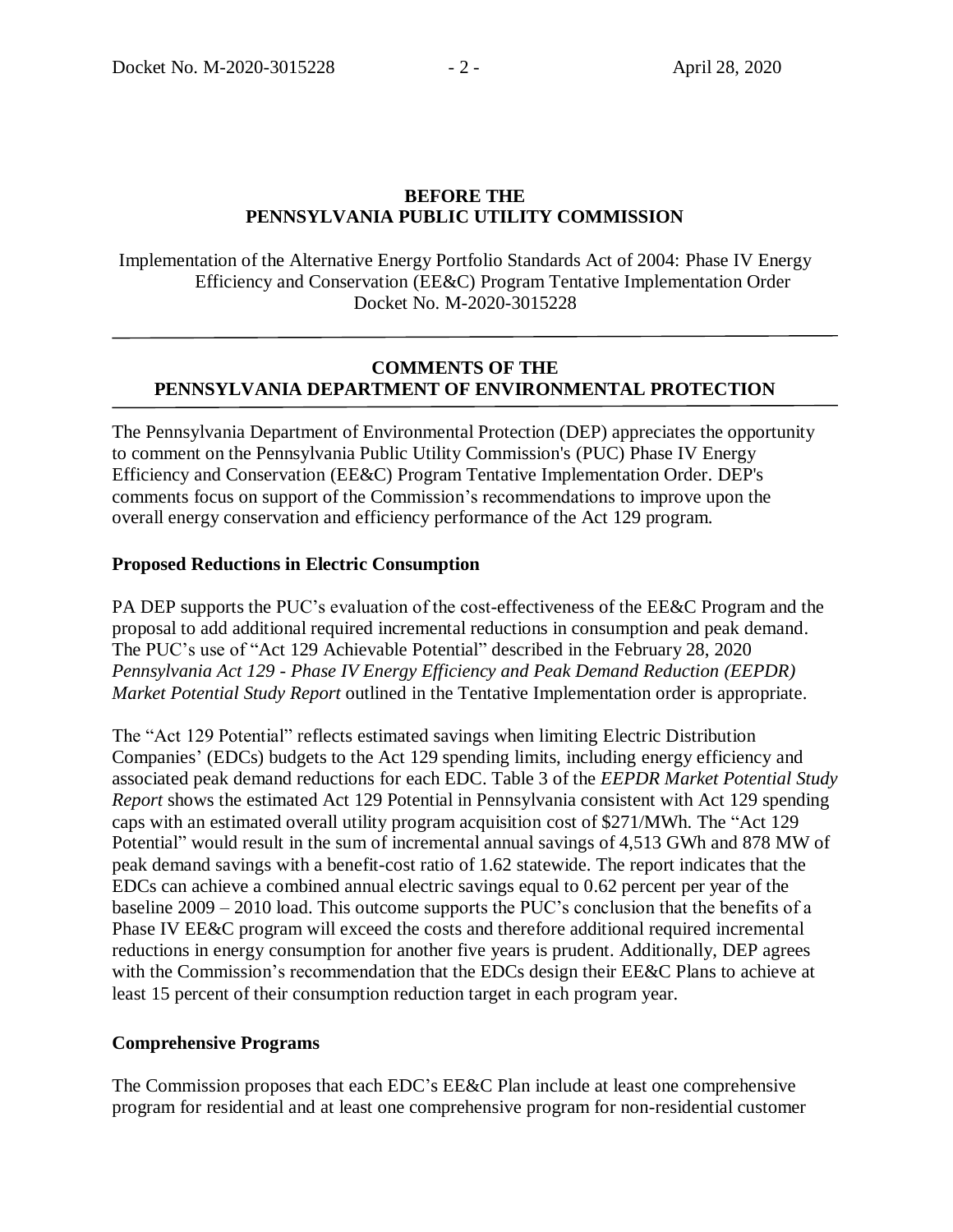classes. The PA DEP recommends that the Commission propose more than one comprehensive program for residential and non-residential customer classes. The EDCs have already previously offered programs such as the Energy Star Residential New Construction programs. DEP recommends EDCs additionally explore new programs such as Passive House that result in deep energy savings in the buildings sector. Realizing there is no one size fits all comprehensive approach, DEP suggests implementing a comprehensive mix of whole building, direct install, and prescriptive programs which have proven to be effective for the residential sector. For the non-residential sectors, DEP's Energy Programs Office has offered programs such as Building Operator Certification and Building Retuning Trainings for the government and educational sectors and encourages the EDCs to explore partnership opportunities to further deploy these successful programs.

DEP also recommends that EDCs consider offering programs such as ISO 50001. U.S. Department of Energy's 50001 Ready Program offers support and resources for utilities and public benefits administrators. While recognizing the EDCs have gained experience from current successful program offerings, there may be additional lessons learned from successful energy efficiency programs in other states. In January 2019, ACEEE issued a report, *The New Leaders of the Pack: ACEEE's Fourth National Review of Exemplary Energy Efficiency Programs.* This report outlined a number of successful utility programs offered to a variety of sectors. Some examples are; Vermont's High-Performance Homes Program for new construction, net-zero ready, prescriptive-incentive programs for residential new construction customers seeking stickbuilt homes, and Puget Sound Energy's Commercial Strategic Energy Management, which provides technical assistance, peer teaching, reinforcement energy modeling and a per-kWh savings incentive for commercial and industrial customers.

## **Carve-Out for Government, Nonprofit and Institutional (GNI) Entities**

DEP agrees with the Commission's proposal to not require a specific carve-out for the GNI sector for Phase IV based on the results of the EEPDR Potential Study. The study indicated that the GNI sector is expected to produce a significant share of Phase IV consumption reductions at a comparable acquisition cost to the broader small and large C&I customer classes without a specific compliance target. Not requiring the carve-out will allow more flexibility in program offerings, potentially reduce the issue of waiting lists and align program offerings according to budget timeframes for capital expenditures of this sector. Additionally, not requiring a carve out may have the potential to save additional administrative costs for the EDCs. DEP concurs with the Commission that EDCs' Plans should include, however, a description of how this sector will be served.

### **Proposed Reductions in Peak Demand**

For Phase III, DEP recognizes that customers could participate in Demand Response commitments in PJM's capacity market as well as in the Phase III Dispatchable Demand Response (DDR) programs and receive compensation from both programs for taking only one action. The resulting benefit of the Phase III program was that the anticipated and actual response to summer peak load forecasts would then reduce resource requirements and ultimately the amount of generation capacity procured on behalf of Pennsylvania ratepayers.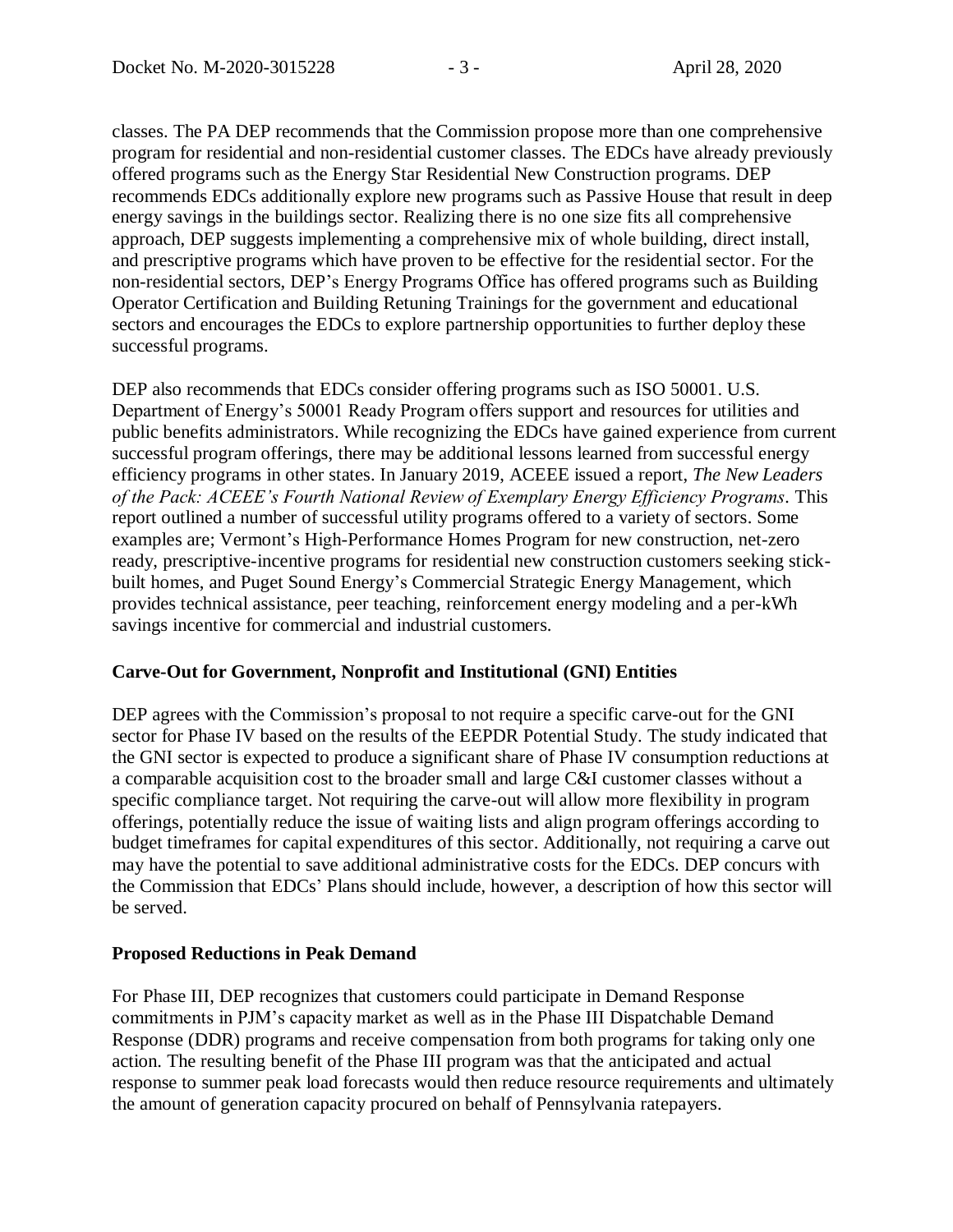For the Phase IV DDR Potential Study, the State-Wide Evaluator (SWE) elected to model a more coordinated Act 129 DDR program design that leverages the Peak Shaving Adjustment (PSA) mechanism,<sup>1</sup> developed by PJM in 2019. The DDR potential study demonstrated there are both administrative and timing challenges. These challenges were outlined in the Tentative Implementation Order:

- Act 129 planning timelines will not allow for PSAs to be recognized in the Base Residual Auctions (BRAs) corresponding to the five program years of Phase IV of Act 129. This limits the avoided cost of generation capacity benefit stream. At most, PSAs could be reflected in three of five years depending on how delayed the BRA for the 2023/2024 delivery year is.
- The PSA event trigger is a real-time temperature humidity index (THI). This is a significant departure from Phase III when EDCs and their Conservation Service Providers (CSPs) knew with certainty whether the following day would be an event day with over 24 hours' notice. A real-time THI trigger creates the possibility of an EDC not calling an event when the trigger is met or calling an event when the trigger is not actually met due to inaccuracies in weather forecasts.
- There is no limit to the number of peak shaving events that can be triggered in a summer. In an extreme summer an EDC could experience 15-18 DR events, based on the SWE's analysis of historic weather data.

The EEPDR Potential Study estimated that potential peak demand reductions for the 2021-2026 program period at the system level are 878 MWs of total incremental annual peak demand reduction. The DDR Potential Study estimated potential annual peak demand reductions of 198 MW. The EEPDR Potential Study includes a section comparing Phase IV metrics with and without funding for DDR programming.

The Department recognizes the value of DDR and appreciates the results of the EEPDR Potential Study, but defers to the Commission on how to best balance the costs and benefits of those approaches. DEP does agree with the Commission's preference that lasting peak demand reductions be achieved by EE measures.

The Commission proposes to continue to use the average "top 100 hours" peak demand values for each EDC from the period June 1, 2007 through May 31, 2008, as the consumption baseline from which to express incremental savings in Phase IV. DEP recommends the SWE conduct an interim evaluation of Phase IV for the approach to peak demand reductions. Due to the approach being a new process from previous phases, a new evaluation should also examine whether a more recent period of peak demand values can be used to reflect more current weather patterns due to our changing climate.

# **Application of Excess Phase III Budget**

 $\overline{a}$ 

<sup>&</sup>lt;sup>1</sup> See [https://www.pjm.com/-/media/committees-groups/subcommittees/las/20181127/20181127-item-04](https://www.pjm.com/-/media/committees-groups/subcommittees/las/20181127/20181127-item-04-peak-shaving-forecast-adjustments.ashx) [peak-shaving-forecast-adjustments.ashx](https://www.pjm.com/-/media/committees-groups/subcommittees/las/20181127/20181127-item-04-peak-shaving-forecast-adjustments.ashx)